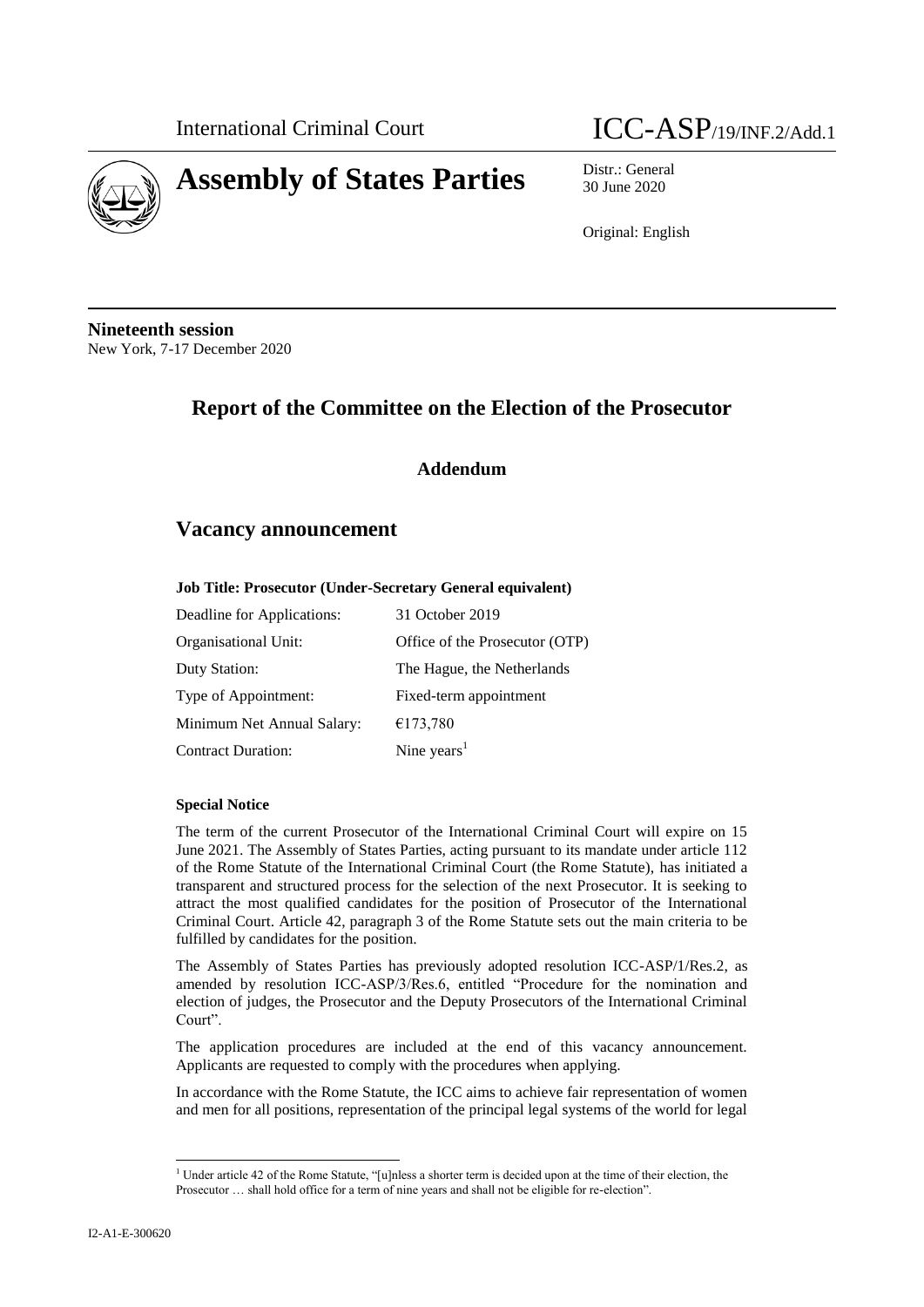positions, and equitable geographical representation for positions in the professional category.

### **1. THE ORGANIZATION**

The International Criminal Court (ICC), an independent international institution governed by the Rome Statute, is the first permanent, treaty based, international criminal court established to help end impunity for the perpetrators of the most serious crimes of concern to the international community. Its seat is at The Hague, The Netherlands.

### **2. THE OFFICE OF THE PROSECUTOR**

The Office of the Prosecutor (OTP) is one of the four principal organs of the ICC. It is an independent organ responsible for examining situations under the jurisdiction of the ICC where genocide, crimes against humanity, war crimes and the crime of aggression appear to have been committed, and carrying out investigations and prosecutions against individuals for whom there are reasonable grounds to believe that they are most responsible for those crimes. The OTP is composed of three main Divisions:

- the Jurisdiction, Complementarity and Cooperation Division conducts preliminary examinations, provides advice on issues of jurisdiction, admissibility and cooperation, and coordinates judicial cooperation and external relations for the OTP;
- the Investigation Division oversees providing investigative expertise and support, coordinates field deployment of staff and security plans and protection policies, and provides crime analysis and analysis of information and evidence;
- the Prosecution Division prepares the litigation strategies and conducts prosecutions, including through written and oral submissions to the judges.

#### **3. THE PROSECUTOR**

The Prosecutor, who heads the OTP, is one of three principals of the ICC. He or she shall be a person of high moral character, be highly competent and have extensive practical experience in the investigation, prosecution or trial of criminal cases. The Prosecutor shall not seek or act on instructions from any external source, such as a government, international organisation or others.

The Prosecutor, assisted by one or more Deputy Prosecutors, shall serve on a full-time basis and shall be responsible for receiving referrals and any substantiated information on crimes within the jurisdiction of the ICC, for examining them and for conducting investigations and prosecutions. He or she shall have full authority over the management and administration of the OTP, including the staff, facilities and other resources thereof. The Prosecutor shall not engage in any activity which is likely to interfere with his or her prosecutorial functions or to affect confidence in his or her independence. Nor shall he or she engage in any other occupation of a professional nature.

Under the Rome Statute, in carrying out his or her functions, the Prosecutor shall:

- a) in order to establish the truth, extend his or her investigation to cover all facts and evidence relevant to an assessment of whether there is criminal responsibility under the Statute, and, in doing so, investigate incriminating and exonerating circumstances equally;
- b) take appropriate measures to ensure the effective investigation and prosecution of crimes within the jurisdiction of the ICC, and in so doing, respect the interests and personal circumstances of victims and witnesses, including age, gender and health, as well as take into account the nature of the crime, in particular where it involves sexual violence, gender violence or violence against children; and
- c) fully respect the rights of persons arising under the Statute.

### **4. DUTIES AND RESPONSIBILITIES**

The main duties of the Prosecutor will be to provide excellent leadership for the OTP and to ensure the efficient conduct of all its work, in accordance with the relevant requirements of the Rome Statute. The primary focus of the job will be to lead and manage the carrying out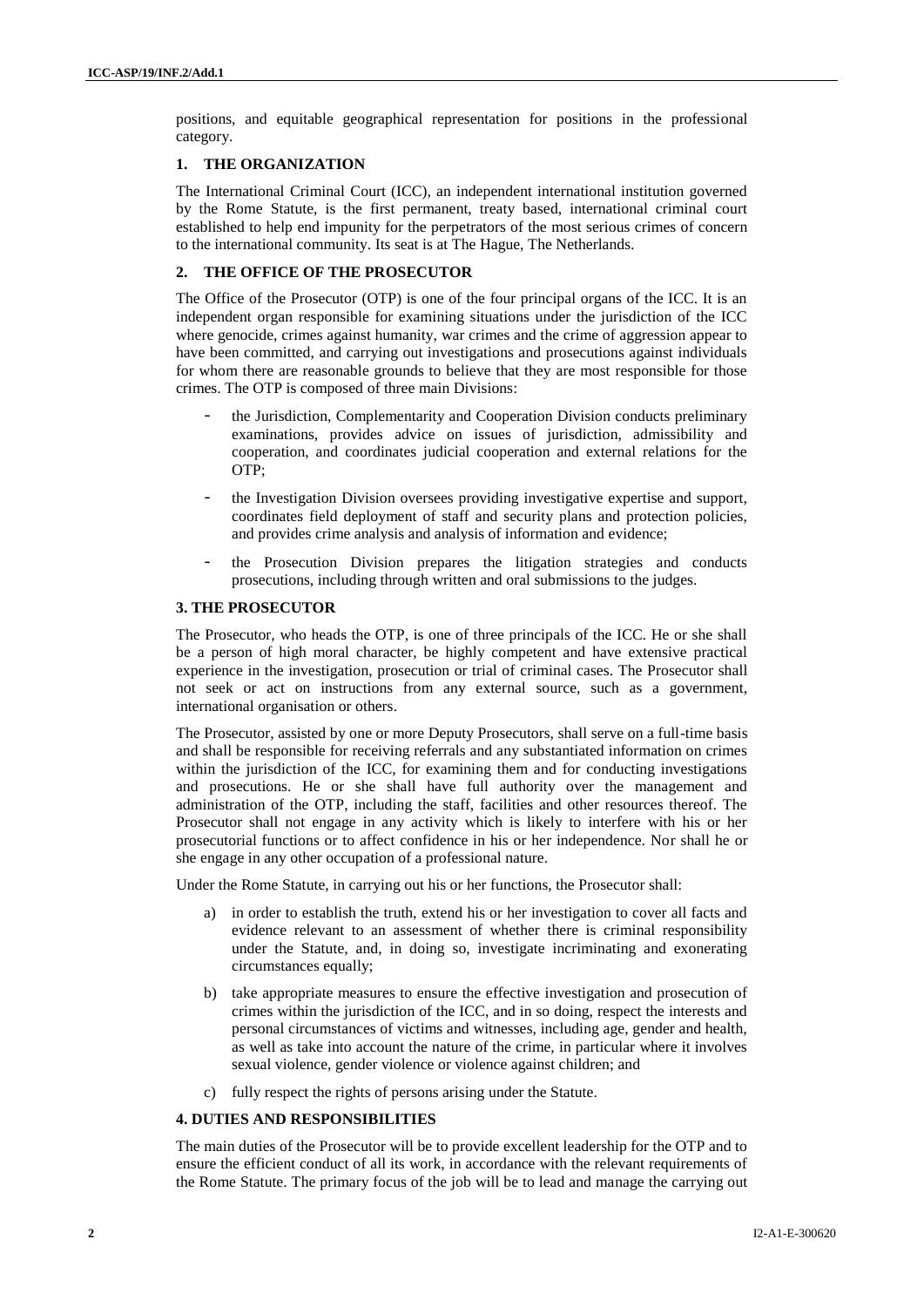of complex criminal investigations and prosecutions of the crimes within the jurisdiction of the ICC, including the preparation, presentation and management of case files for the purposes of the prosecution, trial and appeal phases of the criminal justice process.

Alongside ensuring the OTP's compliance with the applicable provisions of the Rome Statute and all other rules and regulations of the ICC, the Prosecutor's duties will include, but not be limited to, the following:

- Providing overall strategic and management guidance, direction and leadership in relation to the investigations and prosecutions of complex crimes in diverse crime bases and geographic contexts as well as establishing relevant policies and priorities for the OTP;
- Nominating the candidates for deputy prosecutor(s) and hiring the qualified staff required for the performance of the independent functions of the OTP. In the employment of his/her staff, the Prosecutor shall ensure the highest standards of efficiency, competency and integrity and should be capable to serve as a role model of adherence to professionalism and the highest ethical standards of the legal profession;
- Participating in the governance of the ICC, as one of its principals, in accordance with the relevant provisions of the Rome Statute including liaising with, as appropriate, the Presidency, Registrar and the Office of the Public Counsel for the Defence and others while maintaining his or her independence;
- Representing the OTP in external relations in and outside the ICC, including the submission of proposed annual budget to the Assembly of States Parties and periodic reports to the United Nations Security Council regarding the situations referred by it; and
- Ensuring the optimal use of prosecutorial resources, thereby advancing cost-efficiency and procedural economy.

#### **5. EDUCATION**

An advanced university degree (Master's degree or equivalent) in law; if possible, with a specialization in criminal law and procedure as well as advanced knowledge of public international law including comparative criminal law, human rights law, humanitarian law, and international criminal law. A first-level university degree in combination with a relevant combination of academic and qualifying experience may be accepted.

Applicants must possess the qualifications required in their respective States for appointment to the highest judicial offices, and extensive experience in a professional legal capacity which is of relevance to the work of the Court. Familiarity with multiple legal systems, especially common law and civil law, will be an asset.

#### **6. QUALIFICATIONS AND EXPERIENCE**

The successful candidate will have extensive and proven practical experience, in particular as a prosecutor, in the investigations, trials and appeals of complex criminal cases; proven record of independence and impartiality and commitment to upholding justice, accountability and human rights, and ensuring gender equality; demonstrated management and leadership experience; and an in-depth knowledge of national or international criminal law and procedure, international humanitarian law and public international law.

He or she must possess the following competencies and skills to the highest standard, including more than 15 years of progressively responsible experience in criminal law practice, whether at a national or international level:

**Professionalism** – extensive knowledge and experience in the investigation and prosecution of serious crimes in domestic and or international criminal courts and tribunals, including proven track record of success concerning the management of complex investigations/trials in light of the relevant standards of proof in the pre-trial, trial and appeals phases of the criminal justice process; understanding of the relevance, credibility and admissibility of evidence, including scientific, electronic and digital evidence; excellent courtroom experience; strong conceptual, analytical and problem solving skills, with the ability to identify problems and propose solutions; high level of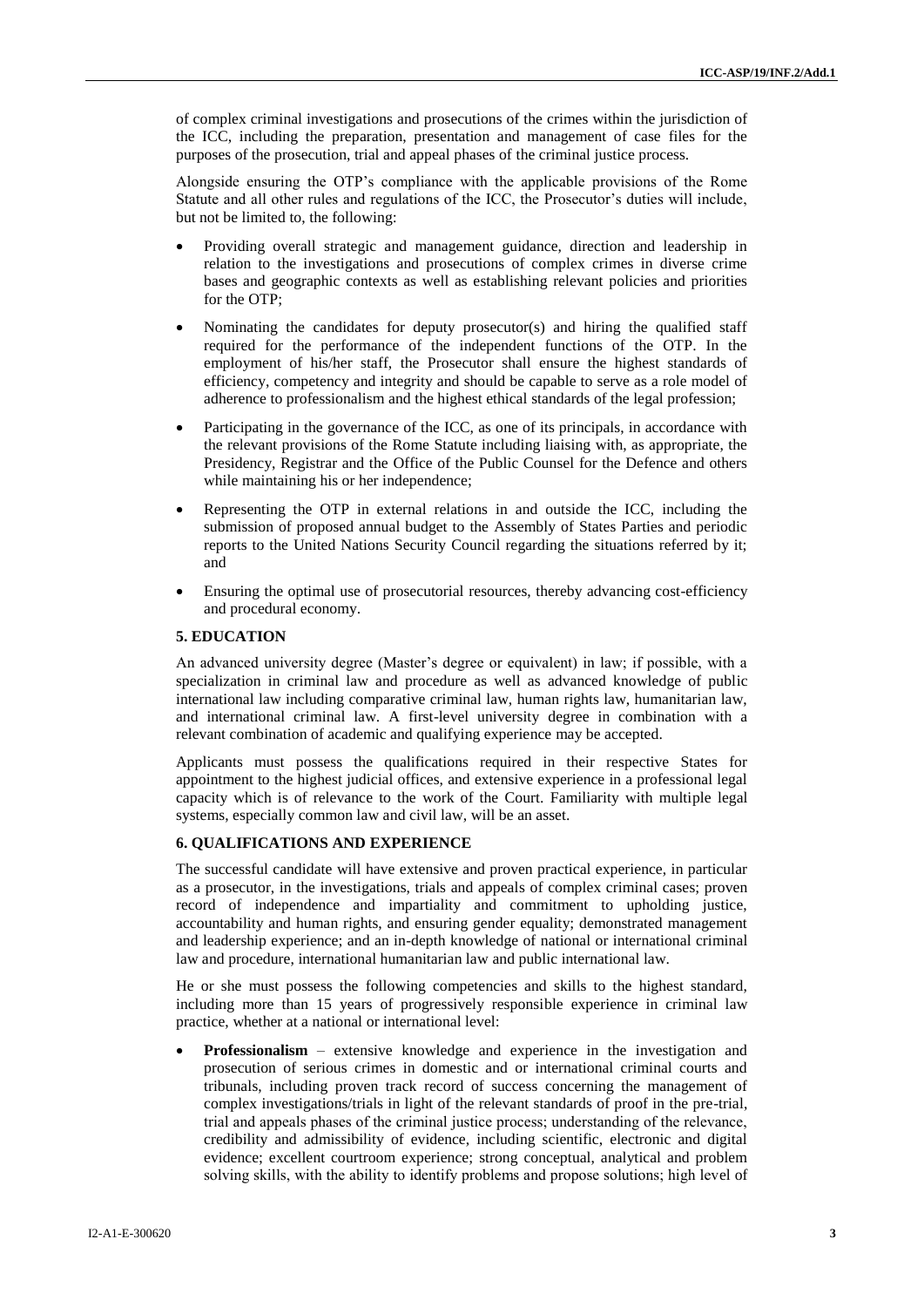commitment and understanding of the various functions of an international public prosecutor taking into account the rights of victims, witnesses and others as well as commitment to the fair trial and fair treatment of all persons including suspects and defendants; conscientious efficiency in honouring commitments, meeting deadlines and achieving results; excellent interpersonal skills.

- **Judgement/decision making**  independence, impartiality and mature judgement; initiative, imagination and resourcefulness; energy and tact; proven ability to identify key issues in complex and sensitive situations and to take appropriate decisions.
- **Integrity** high moral character; high commitment to the values and guiding principles of the ICC and impeccable personal and professional integrity; respect for diversity in all its forms including gender, race, religion, nationality, sexual orientation, disability etc.
- **Strategic awareness** ability to identify strategic issues, opportunities and risks and to generate and communicate broad and compelling investigation/prosecution strategies/directions and objectives relating to such matters to all stakeholders; ability to identify challenges, in particular, those arising from and related to the specific nature of the ICC and respond effectively thereto; demonstrable ability to provide strategic direction and the development and or review of organisational policies and strategies.
- **Leadership** proven and demonstrable track record of independence, impartiality and discretion as well as excellent management and technical, legal and leadership skills; ability to deal effectively with sensitive and contentious matters under pressure; proven ability to develop clear goals that are consistent with the agreed strategies and to establish good relationships and build team spirit with staff of the ICC and a broad range of people.
- **Financial competencies**  established financial and budgetary competencies (as demonstrated by previous experience in efficient and effective management of funds).
- **Planning and Organizing** excellence in successful planning with strong managerial skills; proven ability to plan and establish priorities and to ensure effective work structure to maximize efficiency and effectiveness and to achieve goals.
- **Communication** excellent oral and written communication and negotiation skills with proven ability to communicate with diverse audiences and stakeholders and ability to establish and maintain effective interpersonal relationships in a multicultural, multi-ethnic environment with sensitivity.
- **Digital Technology** an understanding of the challenges and opportunities of a coherent Information management strategy; appreciation of other technologies, including in the preparation and management of cases and the conduct of investigations.

#### **7. KNOWLEDGE OF LANGUAGES**

The candidate shall have an excellent knowledge of and be fluent in at least English or French, the two working languages of the ICC. A working knowledge of the other language is considered an asset. Knowledge of another official language of the ICC (Arabic, Chinese, Russian, Spanish) would be considered an added advantage and asset.

#### **8. APPLICATION PROCEDURES**

Applicants are requested to submit their confidential applications via the ICC e-Recruitment system before the closing date of the vacancy announcement. The application shall contain a motivation letter, including a statement outlining the reasons and motivation for the application and a summary of relevant experience (1,000 words maximum).

Upon completion of the online application through the e-Recruitment system, applicants will receive an email message with instructions for submitting the following documents:

1. Curriculum Vitae (6 pages maximum, in Word format)

2. Letters of reference from a supervisor, a peer and a supervisee (one (1) letter from each).